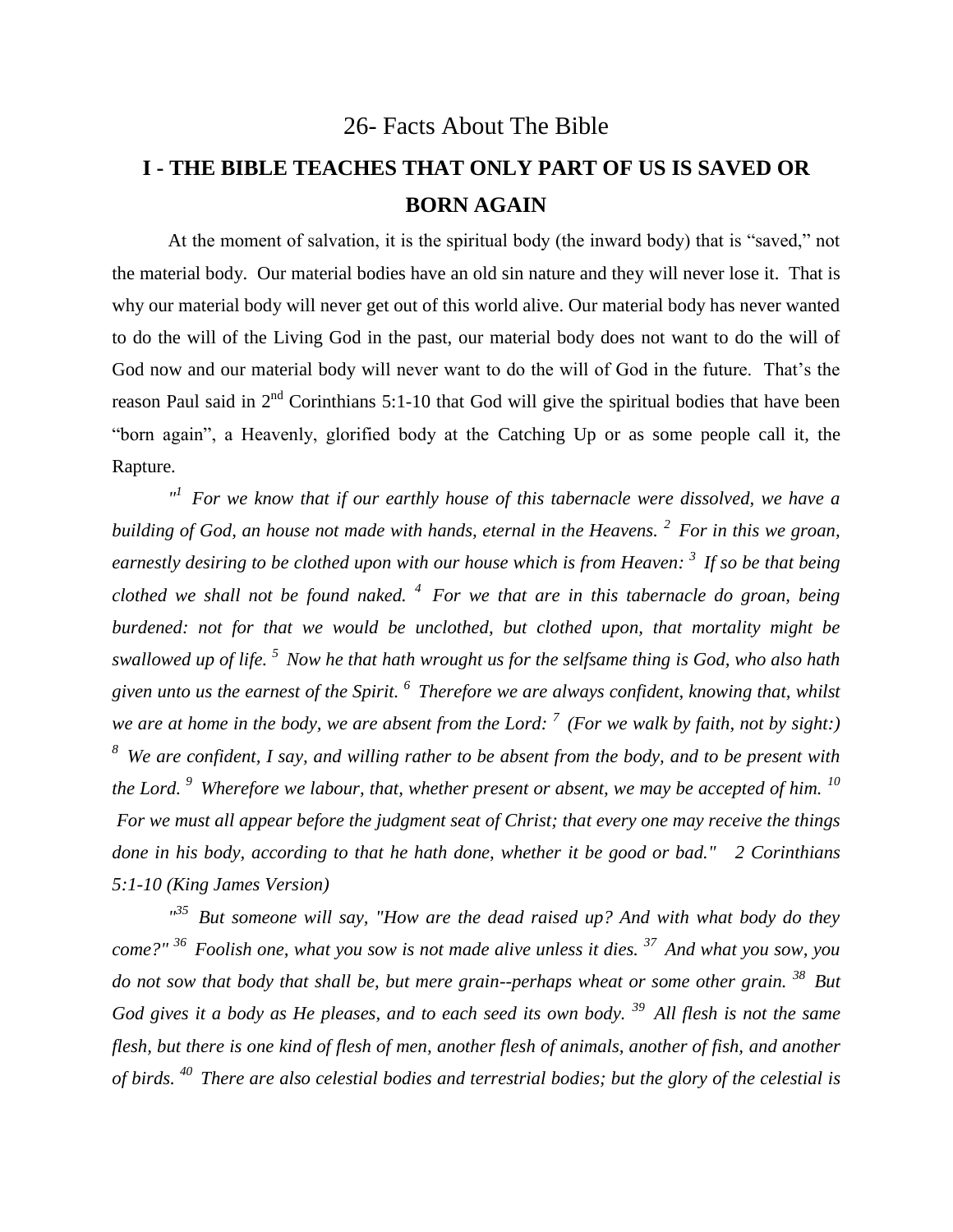*one, and the glory of the terrestrial is another. <sup>41</sup>There is one glory of the sun, another glory of the moon, and another glory of the stars; for one star differs from another star in glory. <sup>42</sup>So also is the resurrection of the dead. The body is sown in corruption, it is raised in incorruption. <sup>43</sup>It is sown in dishonor, it is raised in glory. It is sown in weakness, it is raised in power. <sup>44</sup>It is sown a natural body, it is raised a spiritual body. There is a natural body, and there is a spiritual body. <sup>45</sup>And so it is written, "The first man Adam became a living being." The last Adam became a life-giving spirit. <sup>46</sup>However, the spiritual is not first, but the natural, and afterward the spiritual. <sup>47</sup>The first man was of the earth, made of dust; the second Man is the Lord from Heaven. <sup>48</sup>As was the man of dust, so also are those who are made of dust; and as is the Heavenly Man, so also are those who are Heavenly. <sup>49</sup>And as we have borne the image of the man of dust, we shall also bear the image of the Heavenly Man. <sup>50</sup>Now this I say, brethren, that flesh and blood cannot inherit the kingdom of God; nor does corruption inherit incorruption. <sup>51</sup>Behold, I tell you a mystery: We shall not all sleep, but we shall all be changed-- <sup>52</sup>in a moment, in the twinkling of an eye, at the last trumpet. For the trumpet will sound, and the dead will be raised incorruptible, and we shall be changed. <sup>53</sup>For this corruptible must put on incorruption, and this mortal must put on immortality. <sup>54</sup>So when this corruptible has put on incorruption, and this mortal has put on immortality, then shall be brought to pass the saying that is written: "Death is swallowed up in victory." <sup>55</sup>"O Death, where is your sting? O Hades, where is your victory?" <sup>56</sup>The sting of death is sin, and the strength of sin is the law. <sup>57</sup>But thanks be to God, who gives us the victory through our Lord Jesus Christ. <sup>58</sup>Therefore, my beloved brethren, be steadfast, immovable, always abounding in the work of the Lord, knowing that your labor is not in vain in the Lord." 1 Corinthians 15:35-58 (New King James Version)* 

Again, it is the spiritual body within our material body that is "born again" or restored to fellowship with the Living God. Once it is "born again" or restored to fellowship with the Living God, our spiritual body will never sin and the Holy Spirit will not allow the Evil One (Satan) to even communicate with the spiritual body.

*" <sup>18</sup>We know that no one begotten by God sins; but the one begotten by God He protects, and the evil one cannot touch him." 1 John 5:18 (New American Bible-United States Conference of Catholic Bishops)* 

*" <sup>9</sup>No one born of God commits sin; for God's nature abides in him, and he cannot sin because he is born of God. " 1 John 3:9 (Revised Standard Version)*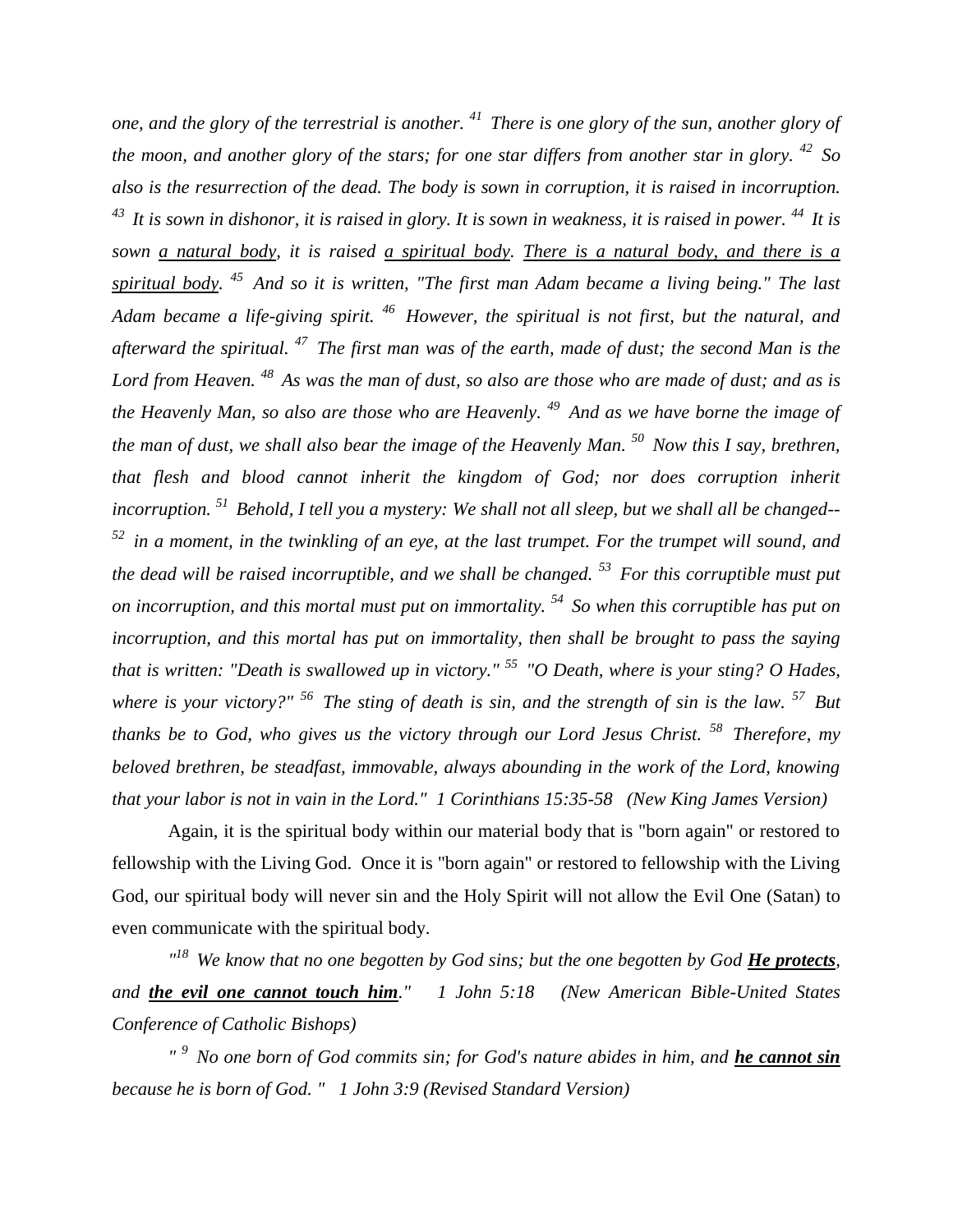It is important that we always keep in mind that our material bodies are not going to make it out of this world alive. Our material body is not saved. Paul told us that he still sinned after he was saved. *" <sup>14</sup>For we know that the law is spiritual, but I am made out of flesh, sold into sin's power. <sup>15</sup>For I do not understand what I am doing, because I do not practice what I want to do, but I do what I hate. <sup>16</sup>And if I do what I do not want to do, I agree with the law that it is good. <sup>17</sup>So now I am no longer the one doing it, but it is sin living in me. <sup>18</sup>For I know that nothing good lives in me, that is, in my flesh. For the desire to do what is good is with me, but there is no ability to do it. <sup>19</sup>For I do not do the good that I want to do, but I practice the evil that I do not want to do. <sup>20</sup>Now if I do what I do not want, I am no longer the one doing it, but it is the sin that lives in me. <sup>21</sup>So I discover this principle: When I want to do what is good, evil is with me. <sup>22</sup>For in my inner self I joyfully agree with God's law. <sup>23</sup>But I see a different law in the parts of my body, waging war against the law of my mind and taking me prisoner to the law of sin in the parts of my body. <sup>24</sup>What a wretched man I am! Who will rescue me from this dying body? <sup>25</sup>I thank God through Jesus Christ our Lord! So then, with my mind I myself am a slave to the law of God, but with my flesh, to the law of sin. Romans 7:14-25 (Holman Christian Standard Bible)*

Being a member of the creation of the Living God does not make a person a member of the Family of the Living God. Each of us has a material body that has material parents. Having a material body qualifies us as a creation of the Living God. In order to become a member of the Family of the Living God, however, our spiritual body must be restored to fellowship with the Holy Spirit of God. It must be "born again". This is done when we go to God in prayer, ask God to forgive us of the sins we have committed and we ask that the payment Jesus Christ provided on the cross, pay for the sin debt that we owe.

*" <sup>19</sup>Now we know that what things soever the law saith, it saith to them who are under the law: that every mouth may be stopped, and all the world may become guilty before God. <sup>20</sup> Therefore by the deeds of the law there shall no flesh be justified in his sight: for by the law is the knowledge of sin. <sup>21</sup>But now the righteousness of God without the law is manifested, being witnessed by the law and the prophets; <sup>22</sup>Even the righteousness of God which is by faith of Jesus Christ unto all and upon all them that believe: for there is no difference: <sup>23</sup>For all have sinned, and come short of the glory of God; <sup>24</sup>Being justified freely by his grace through the redemption that is in Christ Jesus: <sup>25</sup>Whom God hath set forth to be a propitiation through faith*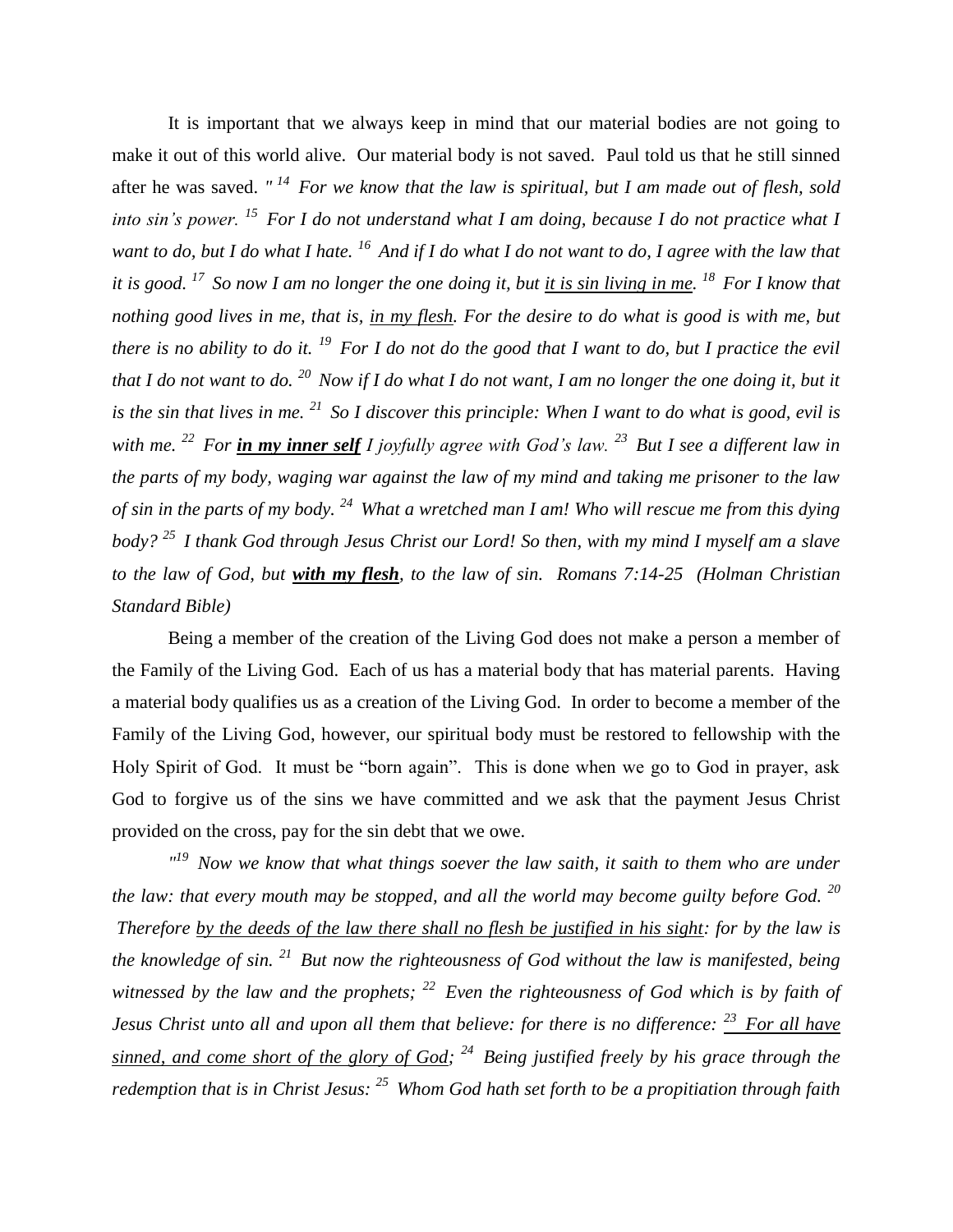*in his blood, to declare his righteousness for the remission of sins that are past, through the forbearance of God; <sup>26</sup>To declare, I say, at this time his righteousness: that he might be just, and the justifier of him which believeth in Jesus." Romans 3:19-26 (King James Version)* 

#### **II - THE BIBLE IS A LIBRARY OF BOOKS**

First, the sixty-six books that compose that library were recorded over a period of approximately 1,500 years by about 40 different writers. The Living God told them what to write but He allowed them to use their own words and their own way of expressing themselves as they recorded the words. Except for a few passages in the book of Daniel, the books of the Old Testament were written in the Hebrew language and the books of the New Testament were written in the Greek language. God communicated with the writers of the **original** manuscripts and revealed to them tenets He wanted written. Even though the Lord allowed each recorder to use their own way of expressing themselves, He made sure they did not record error or contradictions. Therefore, the **original** sixty-six books were perfect, complete and without error. The original manuscripts did not just contain the words of God. They **were** the inspired words of God.

<sup>"21</sup> For the prophecy came not in old time by the will of man: but holy men of God spake *as they were moved by the Holy Ghost." 2 Peter 1:21 (King James Version)* 

*" <sup>16</sup>All scripture is inspired by God and is useful for teaching, for refutation, for correction, and for training in righteousness, <sup>17</sup>so that one who belongs to God may be competent, equipped for every good work." 2 Timothy 3:16-17 (New American Bible-United States Conference of Catholic Bishops)* 

*" <sup>4</sup>For whatever things were written before were written for our learning, that we through the patience and comfort of the Scriptures might have hope." Romans 15:4 (New King James Version)* 

The sixty-six **original** manuscripts were recorded without any divisions so if your "Bible" has divisions such as chapters or verses, it is the first indication that your "Bible" is not an original manuscript, hand written by one of the original, inspired writers. Please do not be like the person who stated assertively, "If the Bible I use was good enough for the apostle Paul, it's good enough for me". The apostle Paul never had the complete Bible.

The copies of the sixty-six **original** manuscripts were divided into chapters and verses at a later date. While dividing the Bible into chapters and verses sometimes furnishes a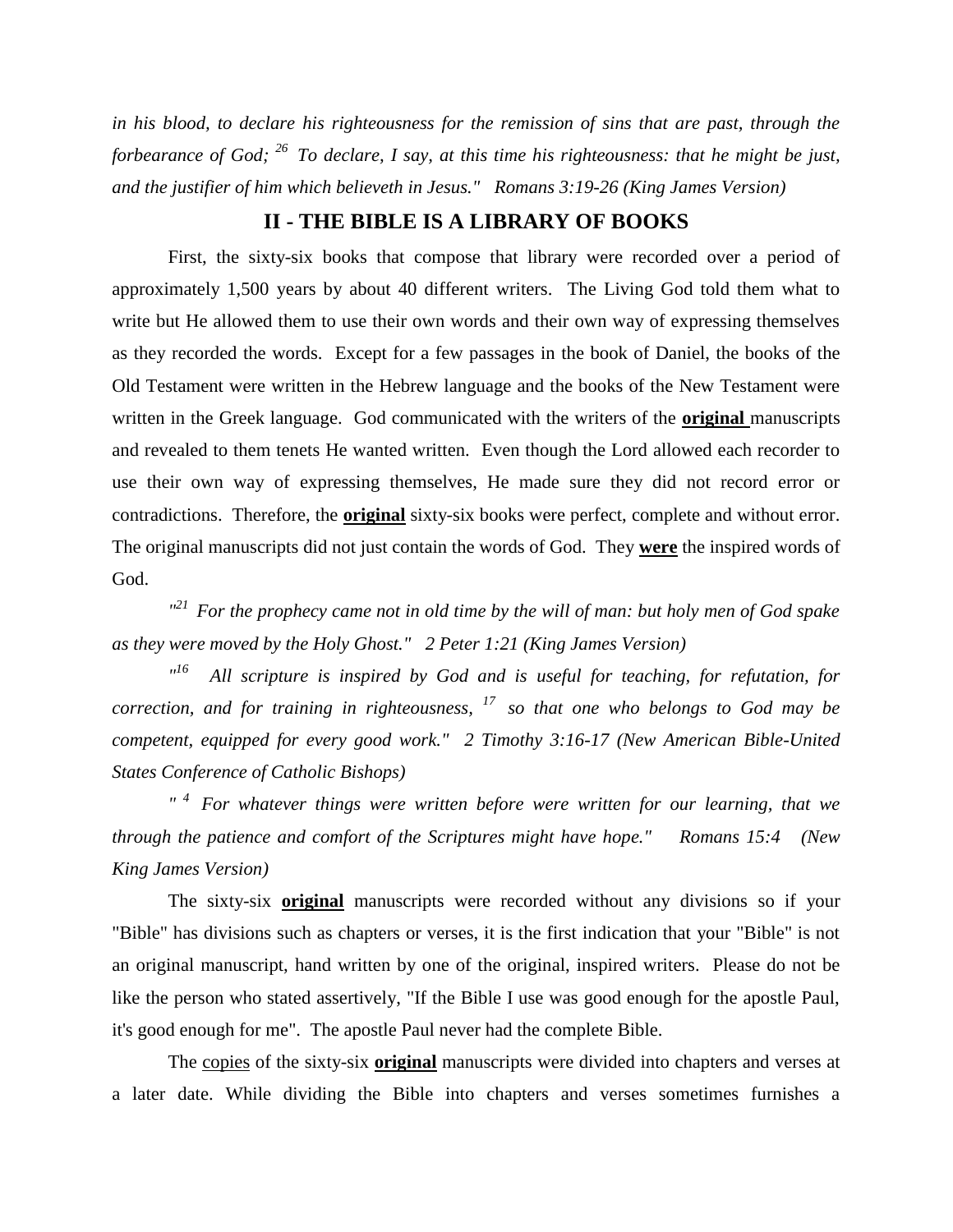convenience in study, some of us have a tendency to think that the information always concludes at the end of a chapter. As a result, we do not consider that the verses in the new chapter, in many cases, are contiguous and congruent to the preceding chapter and/or the following chapter.

Often we base our understanding of God's word upon a key scripture that was clouded or corrupted when it was translated into our native language. Sometimes we erroneously base our understanding on comments that a writer has added next to a scripture in our Bible even though the writer may not have examined all the scriptures that deal with that particular subject. **The autographed manuscripts by the original writers were the perfect words of God.** God inspired the men who penned them. God did not inspire either the translators or those who write commentaries. The translators and the commentators may have worked under a strong desire to achieve something high or great but they did not do their work under inspiration. That is why it is so important that we read **all** the scriptures dealing with a particular subject before we come to a conclusion about what God is sharing with us. When we do, we will find that most of the scriptures dealing with a particular subject override any error that may have crept in.

The **original, autographed manuscripts** that made up the Bible were a divine blueprint. They explained how God will one day live and fellowship with perfect people who will inherit a new, perfect earth.

*" <sup>1</sup>Then I saw a new Heaven and a new earth. The former Heaven and the former earth had passed away, and the sea was no more." Revelation 21:1 (New American Bible-United States Conference of Catholic Bishops)* 

#### **III - THE BIBLE TEACHES THAT THE LORD DESIRES LOVE AND FELLOWSHIP**

The residents on that perfect earth will have chosen to return love to the Living God of their own free will as they obey His call to (1) come to Him in prayer, (2) repent of their sins and while looking in faith to Calvary, (3) ask that the payment Jesus Christ gave on the cross, pay for the sin debt they owe.

*" <sup>10</sup>Be it known to you all, and to all the people of Israel, that by the name of our Lord Jesus Christ of Nazareth, whom you crucified, whom God hath raised from the dead, even by him this man standeth here before you whole. <sup>11</sup>This is the stone which was rejected by you the builders, which is become the head of the corner. <sup>12</sup>Neither is there salvation in any other. For*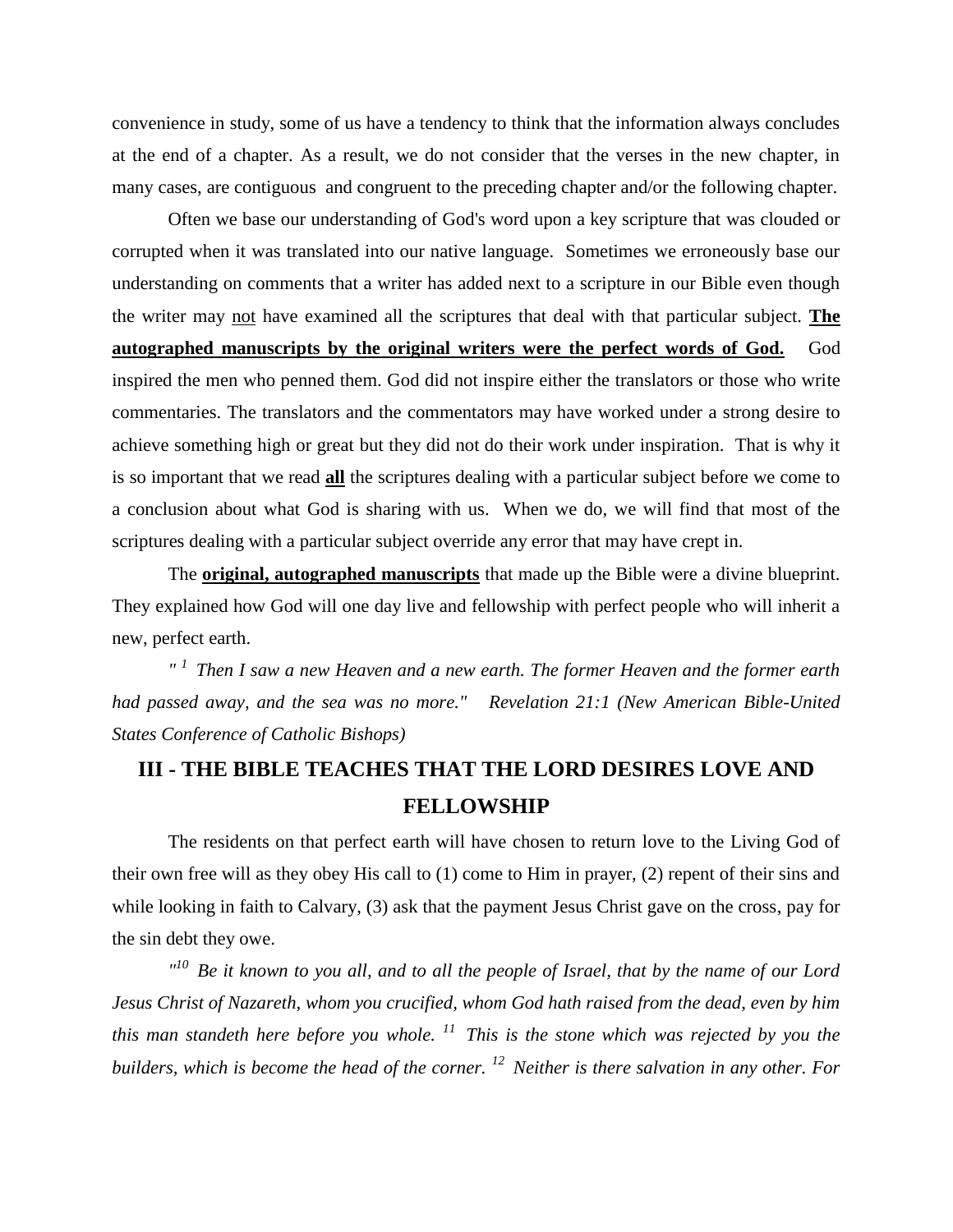*there is no other name under Heaven given to men, whereby we must be saved." Acts 4:10-12 (Confraternity–Douay Version, Saint Joseph New Catholic Edition)* 

*" <sup>8</sup>But what does it say? "The word is near you; it is in your mouth and in your heart," that is, the message concerning faith that we proclaim: <sup>9</sup>If you declare with your mouth, "Jesus is Lord," and believe in your heart that God raised him from the dead, you will be saved. <sup>10</sup>For it is with your heart that you believe and are justified, and it is with your mouth that you profess your faith and are saved. <sup>11</sup>As Scripture says, "Anyone who believes in him will never be put to shame." <sup>12</sup>For there is no difference between Jew and Gentile—the same Lord is Lord of all and richly blesses all who call on him, <sup>13</sup>for, "Everyone who calls on the name of the Lord will be saved." Romans 10:8-13 (New International Version)* 

## **IV - THE BIBLE TEACHES THAT GOD'S PLAN OF SALVATION HAS NEVER CHANGED**

God's plan of salvation has always been the same. The only difference has been that the redeemed people who lived before the crucifixion looked forward in faith. They asked that the payment the Messiah **would give** one day in the future be applied to the sin debt they owed the Living God. The redeemed who have lived since the cross have looked backward in faith and have asked God to apply the payment Christ **has given** on the cross to the sin debt they owe. Salvation is obtained through faith. The people who were saved before the crucifixion did not need to exercise any more faith to believe He would die than we exercise by believing He has died.

### **V - THE ORIGINAL MANUSCRIPTS ARE NO LONGER IN EXISTENCE**

We are comfortable using almost any translation of the Bible into English whether, for example, it's the Confraternity–Douay Version, (Saint Joseph New Catholic Edition), the New International Version or King James Version, just to name a few. The wording in most of the translations is different. Sometimes the chapters and verses may be divided differently. Some of the books may have a different name or may be spelled differently. But if you will examine **all** the scriptures that deal with a particular subject, you will find that the truth taught is the same. One translation might say, for example, "The Holstein cow ate green grass and gave white milk". Another translation might say "The green grass was eaten by a Holstein cow and she then gave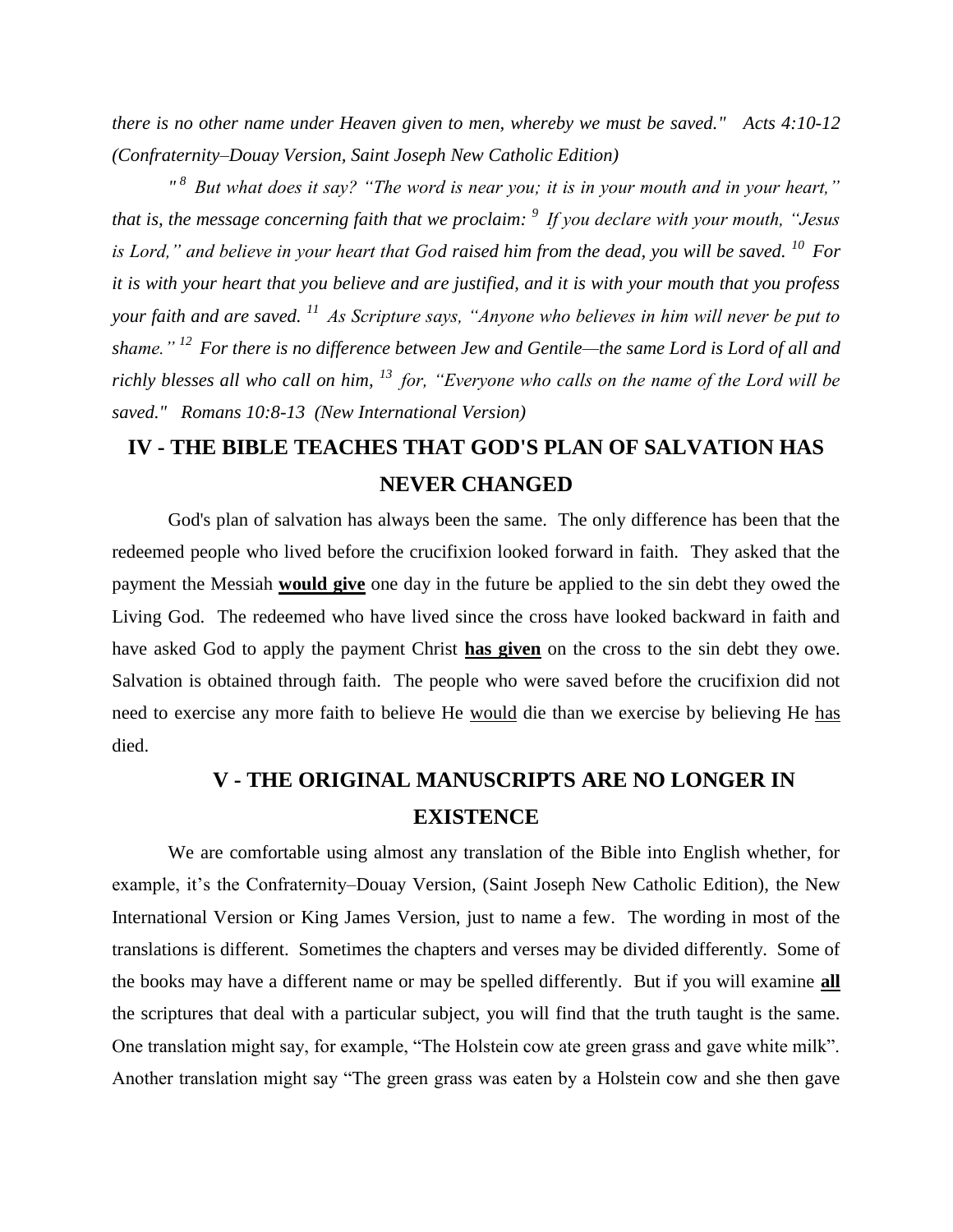white milk".

Some of the manuscripts were written on animal skins and others were written on papyrus or other material. THOSE MANUSCRIPTS ARE NO LONGER IN EXISTENCE. They deteriorated long ago. The translations into various native languages were translated from what we consider faithful copies. Those faithful copies were supposed to be compared with each other in order to establish their accuracy and then translated into the different languages. The approximately forty different writers of the original manuscripts were inspired by the Living God. **THOSE WHO TRANSLATED THE BIBLE INTO NATIVE LANGUAGES WERE NOT INSPIRED**. Sometimes the translators allowed their personal religious beliefs to influence how they translated a particular verse or passage. Because of that, every translation has some degree of error in it. Although some translations have less error than others, there has never been a perfect, errorless translation. Only the original autographed books were perfect and without error. A person, therefore, should read all the scriptures dealing with a particular subject before they come to a conclusion about what they think the Living God is teaching. It is also imperative to see what the Hebrew word or the Greek word really means in our own language today. That is the reason why it is so important, if possible, for you to have access to a good concordance or a good Bible software program on your computer. I suggest that before you accept anything, including these papers, that you read **all** the scriptures dealing with the subject and then come to a conclusion about what God is saying. Be careful as you read anything, to make sure the person who is writing is not propagating "the skin of truth stuffed with a lie". Please heed the advice of one of the presidents of the United States of America when he counseled, "Trust, but verify".

## **VI - THE INFORMATION IN THE BOOK OF REVELATION IS NOT RECORDED IN CHRONOLOGICAL ORDER**

The information in the Book of Revelation is not recorded in chronological order starting from chapter one, verse one and concluding with the information recorded in chapter twentytwo, verse twenty-one. We find in chapter ten, verses 5-7, for instance, *" <sup>5</sup>The angel whom I saw standing on the sea and on the land raised up his hand to Heaven <sup>6</sup>and swore by Him who lives forever and ever, who created Heaven and the things that are in it, the earth and the things that are in it, and the sea and the things that are in it, that there should be delay no longer,*  $^7$  *but in the days of the sounding of the seventh angel, when he is about to sound, the mystery of God*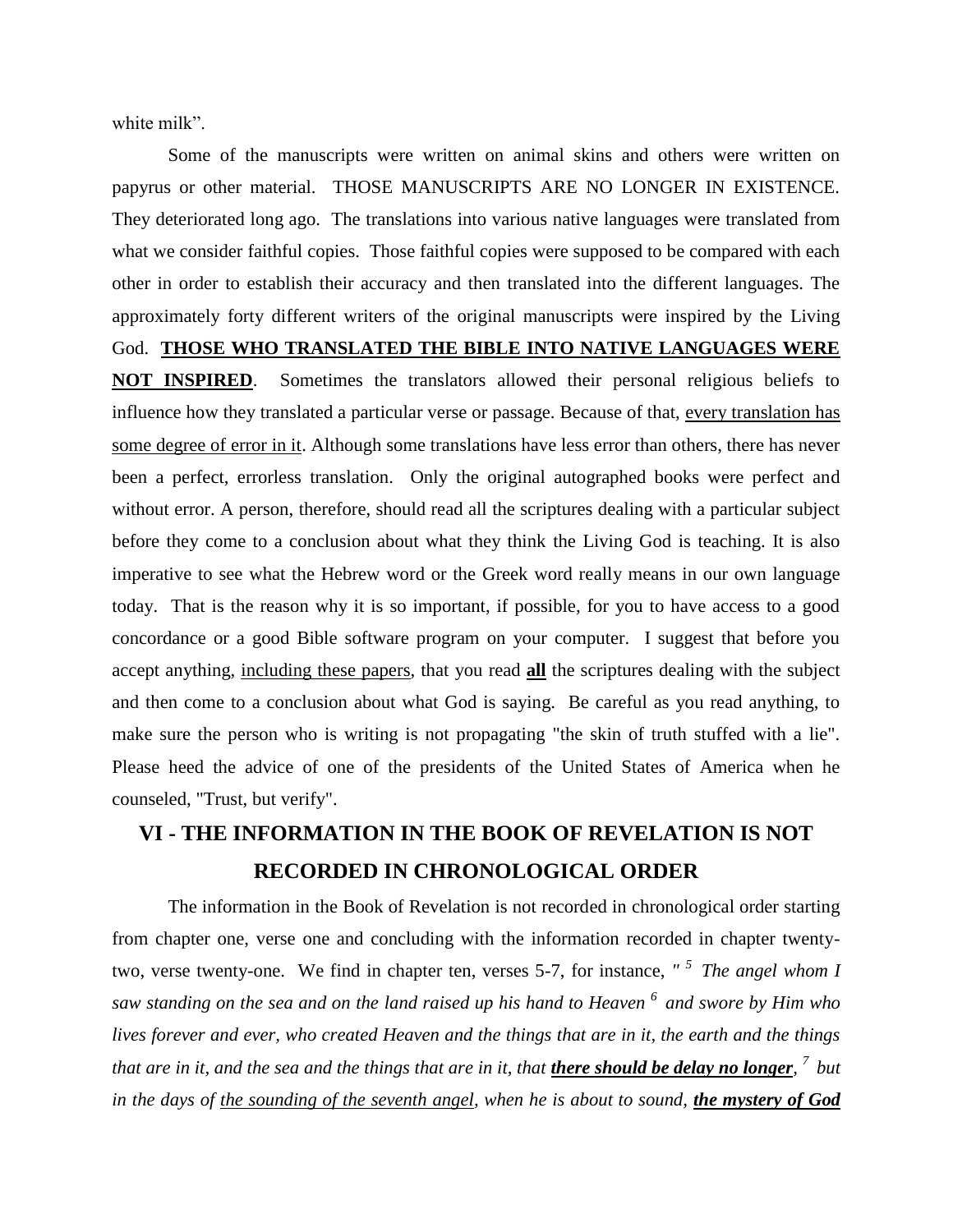*would be finished, as He declared to His servants the prophets." Revelation 10:5-7 (New King James Version)* 

Jesus Christ, in His instructions to His disciples in Matthew 24:45-51, explained what He meant by delay when He told John in Revelation 10:6 that **there should be delay no longer**. *" <sup>45</sup> "Who then is a faithful and wise servant, whom his master made ruler over his household, to give them food in due season? <sup>46</sup>Blessed is that servant whom his master, when he comes, will find so doing. <sup>47</sup>Assuredly, I say to you that he will make him ruler over all his goods. <sup>48</sup>But if that evil servant says in his heart, 'My master is delaying his coming,' <sup>49</sup> and begins to beat his fellow servants, and to eat and drink with the drunkards, <sup>50</sup>the master of that servant will come on a day when he is not looking for him and at an hour that he is not aware of, <sup>51</sup>and will cut him in two and appoint him his portion with the hypocrites. There shall be weeping and gnashing of teeth." Matthew 24:45-51 (New King James Version)* 

John is told that when the **seventh angel** sounds his trumpet, the **mystery** of the Living God will no longer be delayed but will be finished. Paul taught about this in Ephesians 1:3-10 <sup>13</sup> Praise be to the God and Father of our Lord Jesus Christ, who has blessed us in the Heavenly *realms with every spiritual blessing in Christ. <sup>4</sup>For he chose us in him before the creation of the world to be holy and blameless in his sight. In love <sup>5</sup>he predestined us for adoption to sonship through Jesus Christ, in accordance with his pleasure and will— <sup>6</sup>to the praise of his glorious grace, which he has freely given us in the One he loves. <sup>7</sup>In him we have redemption through his blood, the forgiveness of sins, in accordance with the riches of God's grace <sup>8</sup>that he lavished on us. With all wisdom and understanding, <sup>9</sup>he made known to us the mystery of his will according to his good pleasure, which he purposed in Christ, <sup>10</sup>to be put into effect when the times reach their fulfillment—to bring unity to all things in Heaven and on earth under Christ. Ephesians 1:3-10 (New International Version)* 

That is exactly what will happen when the seventh angel sounds his trumpet at the end of Revelation, chapter 11. (1) The times will reach their fulfillment (Ephesians 1:10, written above) and (2) God will bring unity to all things in Heaven and on earth under Christ (Ephesians 1:10, written above). We find in the latter part of Revelation, chapter 11, that the seventh angel will blow his trumpet. The mystery of God will no longer be delayed but will be finished and all things in Heaven and on earth will be brought under the authority of Christ. Once that happens, Satan, the usurper, will be cast into Gehenna and the Living God will reign forever and ever. *" 15*